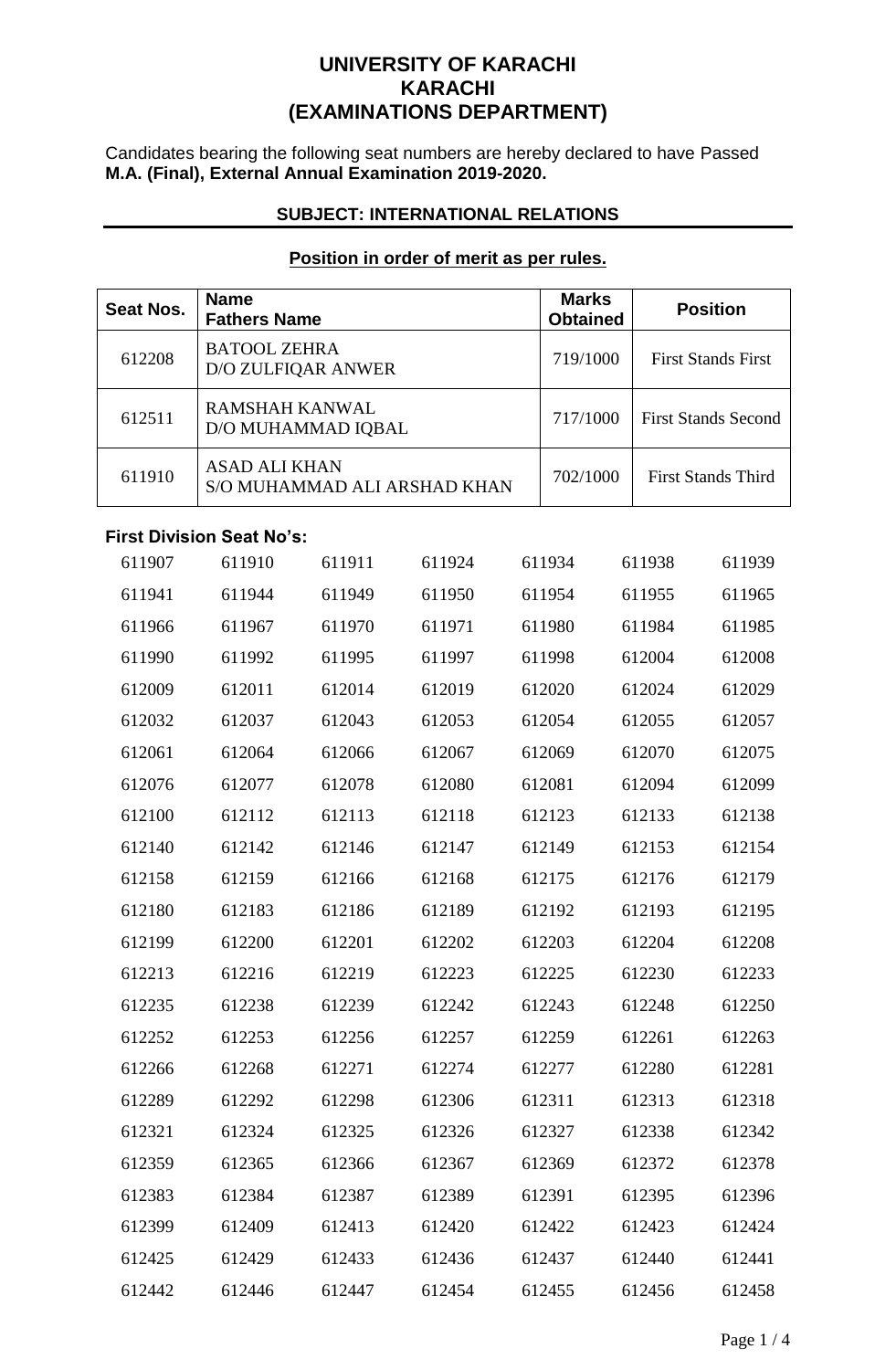| 612461 | 612462                            | 612465 | 612466                             | 612467 | 612469 | 612470 |
|--------|-----------------------------------|--------|------------------------------------|--------|--------|--------|
| 612472 | 612475                            | 612477 | 612479                             | 612480 | 612481 | 612483 |
| 612487 | 612488                            | 612490 | 612496                             | 612497 | 612498 | 612503 |
| 612511 | 612512                            | 612524 | 612526                             | 612529 | 612530 | 612537 |
| 612540 | 612545                            | 612547 | 612552                             | 612553 | 612559 | 612561 |
| 612565 | 612571                            | 612574 | 612583                             | 612592 | 612596 | 612601 |
| 612613 | 612616                            | 612617 | 612623                             | 612626 | 612627 | 612632 |
| 612634 | 612635                            | 612636 | 612640                             | 612642 | 612647 | 612649 |
| 612651 | 612653                            | 612662 | 612663                             | 612664 | 612673 | 612679 |
| 612683 | 612693                            | 612697 | 612698                             | 612701 | 612705 | 612710 |
| 612714 | 612715                            | 612716 | 612718                             | 612721 | 612722 | 612726 |
| 612727 | 612729                            | 612735 | 612741                             | 612742 | 612744 | 612748 |
| 612754 | 612755                            | 612758 | 612762                             | 612763 | 612765 | 612766 |
| 612767 | 612770                            | 612773 | 612779                             | 612780 | 612781 | 612782 |
| 612783 | 612785                            | 612787 | 612792                             | 612818 | 612824 | 612825 |
| 612827 | 612828                            | 612829 | 612831                             | 612832 | 612834 | 612836 |
| 612837 | 612842                            | 612848 | 612850                             | 612854 | 612856 | 612857 |
| 612859 | 612869                            | 612872 | 612875                             | 612877 |        |        |
|        | <b>Second Division Seat No's:</b> |        |                                    |        |        |        |
| 611901 | 611903                            | 611904 | 611908                             | 611909 | 611913 | 611914 |
|        |                                   |        | 611915 611920 611921 611922 611923 |        | 611926 | 611927 |
| 611928 | 611929                            | 611930 | 611931                             | 611932 | 611935 | 611940 |
| 611942 | 611943                            | 611945 | 611947                             | 611948 | 611952 | 611953 |
| 611960 | 611974                            | 611978 | 611979                             | 611981 | 611982 | 611983 |
| 611986 | 611987                            | 611991 | 611993                             | 611996 | 611999 | 612001 |
| 612002 | 612003                            | 612006 | 612007                             | 612012 | 612013 | 612016 |
| 612017 | 612018                            | 612021 | 612023                             | 612025 | 612026 | 612027 |
| 612028 | 612033                            | 612041 | 612042                             | 612044 | 612047 | 612048 |
| 612049 | 612050                            | 612056 | 612058                             | 612060 | 612065 | 612079 |
| 612083 | 612085                            | 612086 | 612092                             | 612093 | 612095 | 612096 |
| 612097 | 612098                            | 612102 | 612103                             | 612105 | 612106 | 612107 |
| 612108 | 612109                            | 612110 | 612111                             | 612114 | 612115 | 612116 |
| 612121 | 612122                            | 612124 | 612125                             | 612126 | 612127 | 612129 |
| 612131 | 612132                            | 612137 | 612141                             | 612143 | 612145 | 612150 |
| 612155 | 612161                            | 612162 | 612164                             | 612167 | 612169 | 612174 |
| 612178 | 612181                            | 612182 | 612185                             | 612187 | 612188 | 612190 |
| 612191 | 612194                            | 612197 | 612206                             | 612207 | 612209 | 612212 |
| 612215 | 612217                            | 612220 | 612224                             | 612226 | 612227 | 612231 |
| 612232 | 612234                            | 612237 | 612240                             | 612244 | 612245 | 612246 |
| 612247 | 612249                            | 612258 | 612260                             | 612262 | 612269 | 612270 |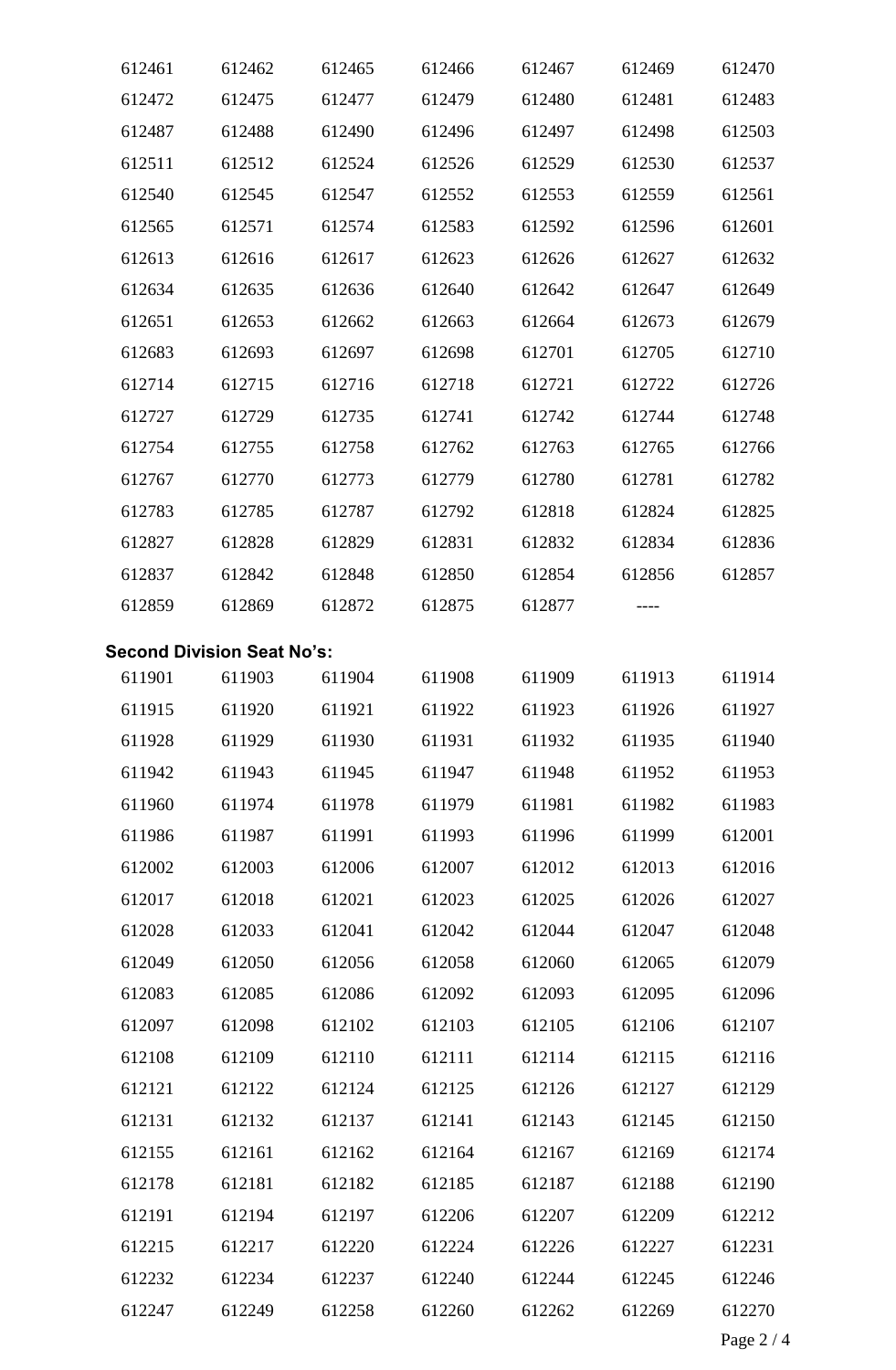| 612272 | 612273 | 612275 | 612276 | 612282 | 612283 | 612284 |
|--------|--------|--------|--------|--------|--------|--------|
| 612286 | 612287 | 612288 | 612290 | 612291 | 612294 | 612297 |
| 612300 | 612302 | 612303 | 612305 | 612307 | 612309 | 612310 |
| 612312 | 612315 | 612316 | 612317 | 612319 | 612320 | 612323 |
| 612328 | 612329 | 612330 | 612332 | 612333 | 612334 | 612335 |
| 612336 | 612337 | 612341 | 612345 | 612346 | 612348 | 612350 |
| 612351 | 612352 | 612354 | 612356 | 612358 | 612360 | 612361 |
| 612362 | 612363 | 612370 | 612374 | 612376 | 612377 | 612380 |
| 612382 | 612385 | 612386 | 612390 | 612392 | 612394 | 612397 |
| 612398 | 612400 | 612401 | 612402 | 612403 | 612405 | 612406 |
| 612407 | 612410 | 612412 | 612415 | 612416 | 612417 | 612418 |
| 612419 | 612421 | 612428 | 612430 | 612431 | 612435 | 612439 |
| 612443 | 612444 | 612445 | 612448 | 612449 | 612450 | 612451 |
| 612452 | 612453 | 612459 | 612460 | 612463 | 612464 | 612468 |
| 612473 | 612474 | 612476 | 612478 | 612482 | 612484 | 612486 |
| 612491 | 612492 | 612493 | 612494 | 612501 | 612502 | 612504 |
| 612505 | 612507 | 612509 | 612510 | 612513 | 612518 | 612519 |
| 612520 | 612522 | 612523 | 612525 | 612527 | 612528 | 612531 |
| 612532 | 612533 | 612535 | 612538 | 612539 | 612542 | 612544 |
| 612546 | 612549 | 612555 | 612556 | 612557 | 612560 | 612562 |
| 612563 | 612564 | 612566 | 612567 | 612570 | 612573 | 612576 |
| 612578 | 612580 | 612581 | 612582 | 612584 | 612585 | 612586 |
| 612588 | 612589 | 612591 | 612597 | 612598 | 612599 | 612600 |
| 612602 | 612603 | 612604 | 612605 | 612606 | 612607 | 612608 |
| 612609 | 612610 | 612611 | 612614 | 612615 | 612618 | 612619 |
| 612620 | 612621 | 612622 | 612624 | 612625 | 612628 | 612629 |
| 612630 | 612631 | 612637 | 612638 | 612639 | 612641 | 612643 |
| 612644 | 612646 | 612652 | 612655 | 612656 | 612658 | 612659 |
| 612661 | 612665 | 612667 | 612668 | 612669 | 612670 | 612671 |
| 612672 | 612677 | 612680 | 612682 | 612684 | 612686 | 612687 |
| 612688 | 612689 | 612690 | 612691 | 612692 | 612694 | 612695 |
| 612700 | 612702 | 612703 | 612704 | 612706 | 612707 | 612709 |
| 612712 | 612713 | 612717 | 612720 | 612723 | 612725 | 612728 |
| 612731 | 612732 | 612733 | 612736 | 612737 | 612738 | 612739 |
| 612740 | 612743 | 612747 | 612749 | 612750 | 612751 | 612752 |
| 612753 | 612757 | 612759 | 612760 | 612768 | 612771 | 612772 |
| 612774 | 612775 | 612776 | 612777 | 612778 | 612784 | 612786 |
| 612789 | 612793 | 612796 | 612798 | 612799 | 612800 | 612802 |
| 612804 | 612805 | 612806 | 612809 | 612810 | 612811 | 612814 |
| 612816 | 612819 | 612820 | 612821 | 612823 | 612830 | 612835 |